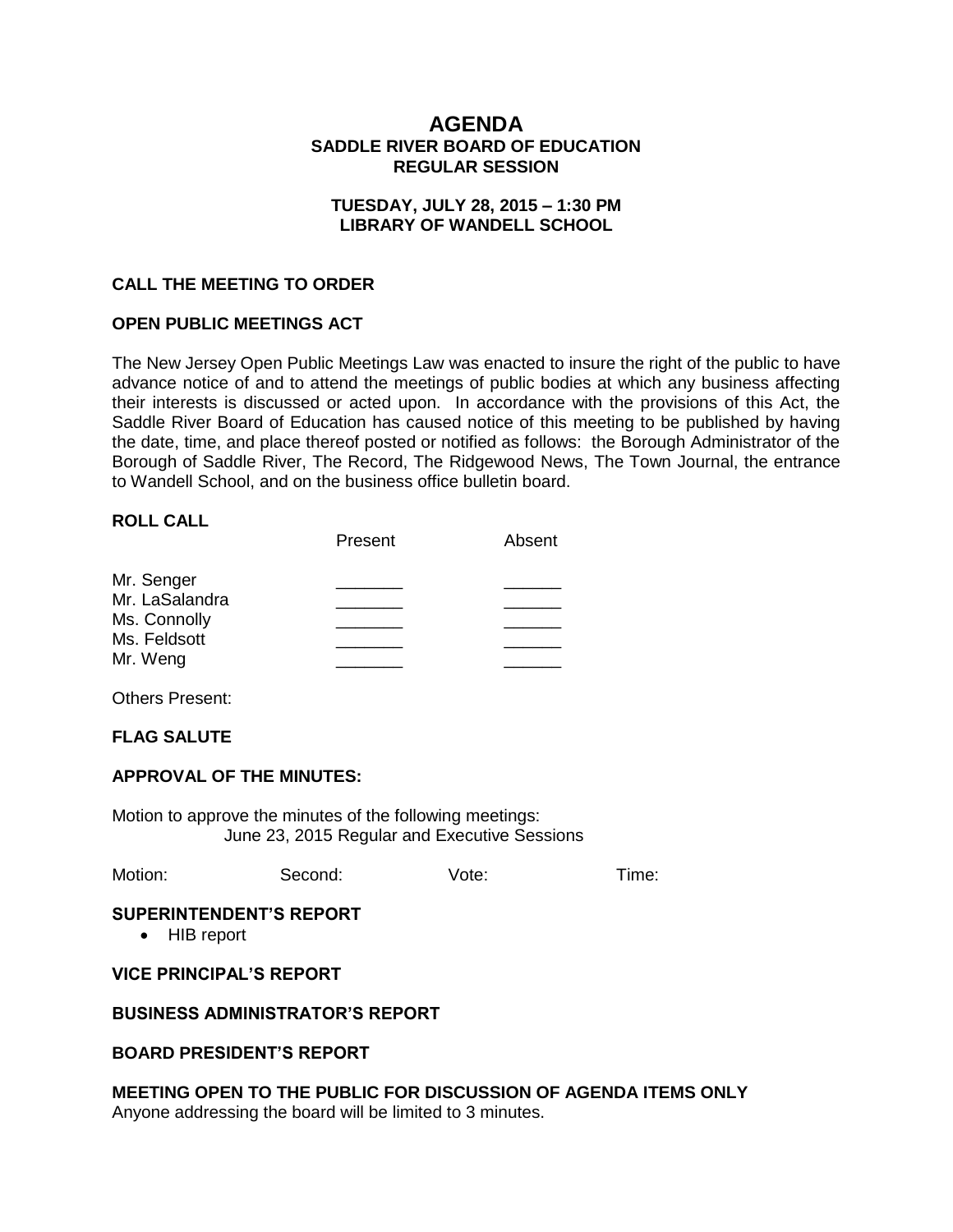# **AGENDA ITEMS AS PER ATTACHED**

### **COMMENTS BY THE PUBLIC ON NON-AGENDA ITEMS**

Anyone addressing the board will be limited to 3 minutes.

### **MOTION TO ENTER EXECUTIVE SESSION**

WHEREAS Section 8 of the Open Public Meetings Act, Chapter 231, PL 1975, permits the exclusion of the public from a meeting in certain circumstances and

WHEREAS the Board is of the opinion that such circumstances presently exist

BE IT RESOLVED by the Saddle River Board of Education that:

 The public shall be excluded from discussion of the hereinafter-specified subjects: The general nature of these subjects is: Legal Issues

It is anticipated at this time that the above-stated subject matters will be made public when the Board determines them to be no longer prejudicial or when the board takes formal action.

Action may or may not be taken upon return to public session.

Motion: Second: Vote: Time:

### **MOTION TO ADJOURN EXECUTIVE SESSION**

Motion: Second: Vote: Time:

### **MOTION TO ADJOURN MEETING**

| Motion: | Second: | Vote: | Time: |
|---------|---------|-------|-------|
|         |         |       |       |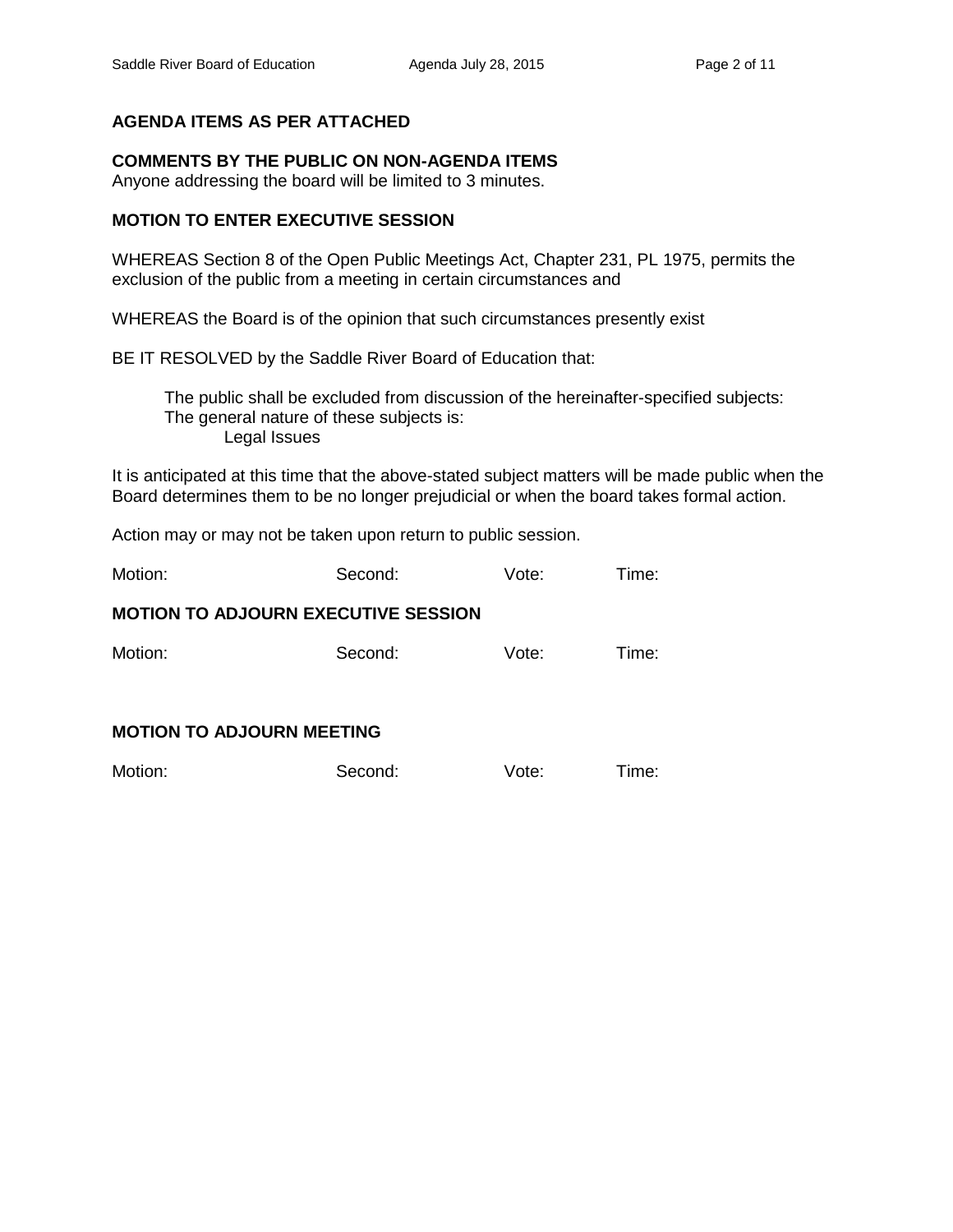### **SADDLE RIVER BOARD OF EDUCATION TUESDAY, JULY 28, 2015 RESOLUTIONS – SUMMARY**

### **ADMINISTRATION**

- A-833 NCLB Consolidated Title I, Part A, A-834 NCLB Title II, Part A
- A-835 Approve  $1<sup>st</sup>$  Reading Board Policy & Administrative Procedure 1230
- A-836 Approve  $1<sup>st</sup>$  Reading Board Policy 3516.1 & 6163.3

# **HUMAN RESOURCES**

- HR-1163 Graziano & Zullow Additional Hours August 2015
- HR-1164 Rosalie English Additional Hours August 2015

### **EDUCATION**

- E-797 Agreement & Release Student A0017
- E-798 Student Teacher
- E-799 Middle School Level Soccer Program
- E-800 Revised District English/Language Arts & Math Curricula
- E-801 Rescind Resolution E-794
- E-802 Special Education Academic Support Jeanine Perlman
- E-803 NJ Commission for the Blind & Visually Impaired
- E-804 Tuition 2015-2016 Special Education
- E-805 Physical Therapist Additional Funding

#### **FINANCE**

- F-2264 Payment of Bills July 2015
- F-2265 Appropriation Transfers June 2015
- F-2266 Line Item Certification
- F-2267 Board Secretary Report June 2015
- F-2268 Treasurer Report June 2015
- F-2269 Agreement Treasurer's & Board Secretary's Reports June 2015
- F-2270 Travel Ronzitti & Stokes
- F-2271 Award SRSD portion of Educational Data Services Bid
- F-2272 Revised Stipulation of Settlement
- F-2273 Change Order #1 Framan Mechanical
- F-2274 Transfer of Funds in excess of 10%
- F-2275 School Nursing Staffing Agreement Bayada
- F-2276 School Nursing Staffing Agreement Liberty Healthcare Services
- F-2277 Curricular Consultants
- F-2278 Renewal of Food Service Management Contract 2015-2016
- F-2279 Bid Threshold Increase
- F-2280 Maximum Travel & Expense Reimbursement 2015-2016
- F-2281 Amendment to Flexible Benefits Plan
- F-2282 Act as LEA for Saddle River Day School Nonpublic Entitlements
- F-2283 Agreement Ramsey School District Technology Services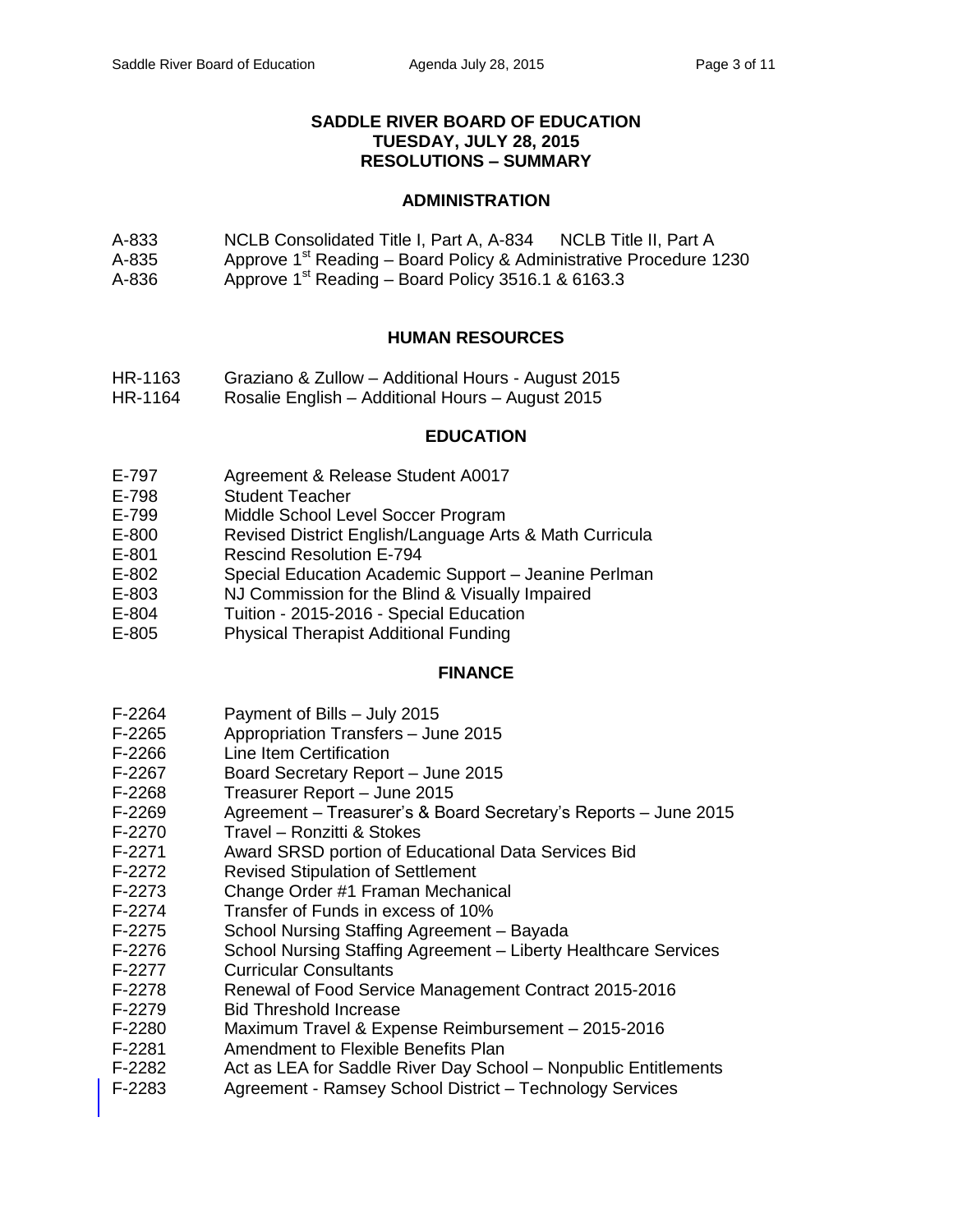# **ADMINISTRATION**

### **COMMITTEE REPORTS**

- **1.** Board Communications Committee
- **2.** Liaisons: Ramsey Board of Education
	- Northern Highlands Board of Education
- **3.** Home & School Association
- **4.** New Jersey School Boards Association/NJSBA Legislative Committee
- **5.** Policy Committee
- **6.** Liaison to Mayor and Council
- **7.** Ad Hoc: Wandell Performance Committee

# **A-833 NCLB CONSOLIDATED TITLE I, PART A**

BE IT RESOLVED that the Saddle River Board of Education resolves not to apply for the funds allocated under the NCLB Consolidated for Title I, Part A for Fiscal Year 2016.

# **A-834 NCLB TITLE II, PART A**

BE IT RESOLVED that the Saddle River Board of Education hereby authorizes the submission of the NCLB application for Fiscal Year 2016 and accepts the grant award of Title II, Part A funds upon the subsequent approval of the FY 2016 NCLB Application.

# **A-835 APPROVAL 1ST READING – BOARD POLICY & ADMINISTRATIVE PROCEDURE 1230**

BE IT RESOLVED that the Saddle River Board of Education approves the 1<sup>st</sup> reading of Board Policy & Administrative Procedure 1230 – School-Connected Organizations.

# **A-836 APPROVAL 1ST READING – BOARD POLICIES 3516.1 AND 6163.3**

BE IT RESOLVED that the Saddle River Board of Education approves the 1<sup>st</sup> reading of the following Board Policies: 3516.1 Animals on School Property 6163.3 Live Animals in the Classroom

#### ALL ADMINISTRATION MOTIONS BUNDLED FOR SINGLE VOTE:

| Motion:     |
|-------------|
| Second:     |
| Discussion: |

| Roll Call Vote: TW: | JU. |  | JL. | HS: |
|---------------------|-----|--|-----|-----|
|---------------------|-----|--|-----|-----|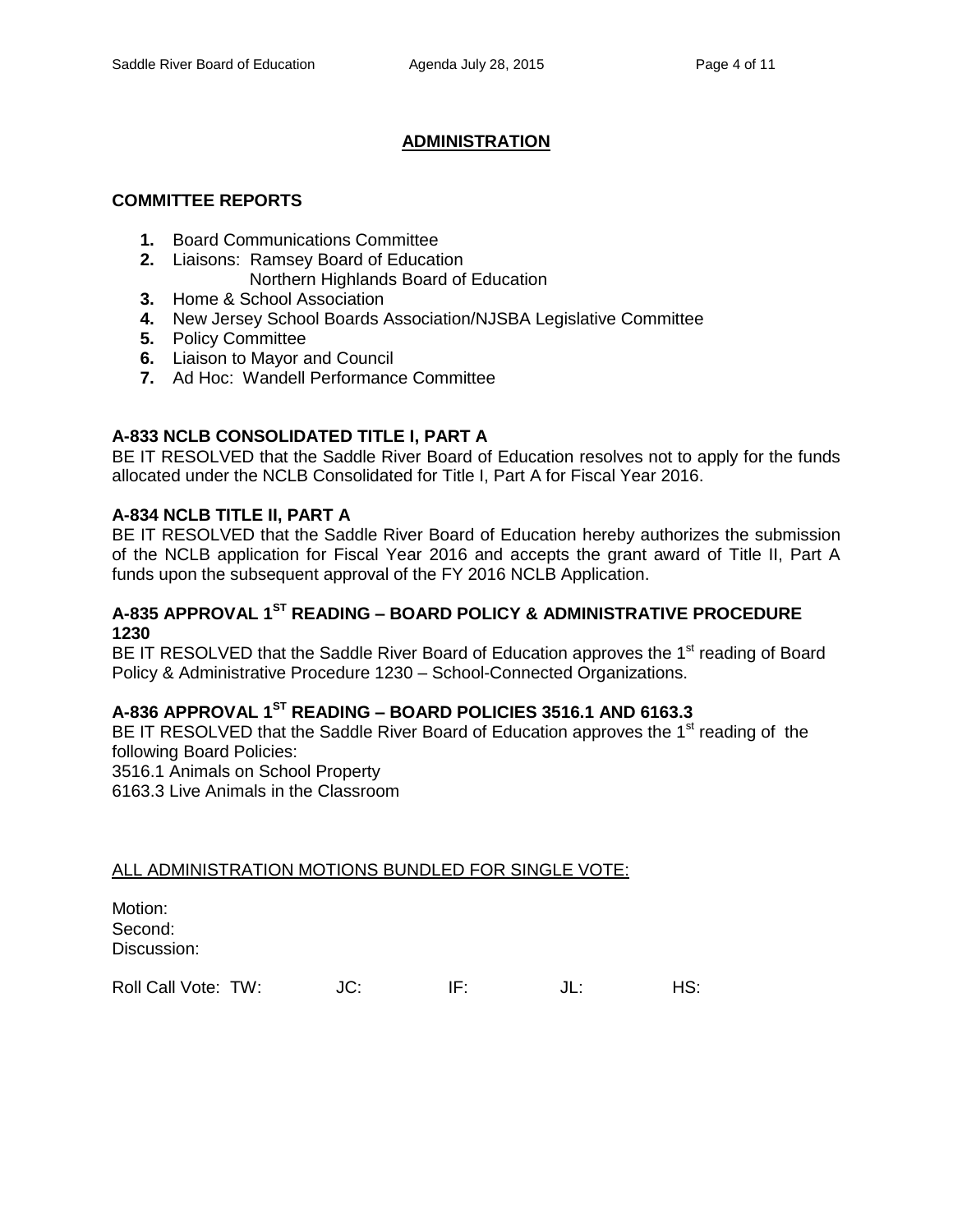### **HUMAN RESOURCES**

#### **COMMITTEE REPORTS**

1. Negotiations Committee

### **HR-1163 GRAZIANO & ZULLOW – ADDITIONAL HOURS – AUGUST 2015**

BE IT RESOLVED that, upon recommendation of the Superintendent, the Saddle River Board of Education approves Lisa Graziano & Ilyssa Zullow to attend an IEP meeting in August for special education student #A0016; to be paid at their hourly rate (2 hours maximum).

### **HR-1164 ENGLISH – ADDITIONAL HOURS – AUGUST 2015**

BE IT RESOLVED that, upon recommendation of the Superintendent, the Saddle River Board of Education approves Rosalie English to provide summer reading instruction to special education student #A0028, to be paid at her hourly rate (3 hours maxiumum).

| ALL HR MOTIONS BUNDLED FOR SINGLE VOTE: |     |     |    |     |
|-----------------------------------------|-----|-----|----|-----|
| Motion:                                 |     |     |    |     |
| Second:                                 |     |     |    |     |
| Discussion:                             |     |     |    |     |
|                                         |     |     |    |     |
| Roll Call Vote: TW:                     | JC: | IF. | JĿ | HS. |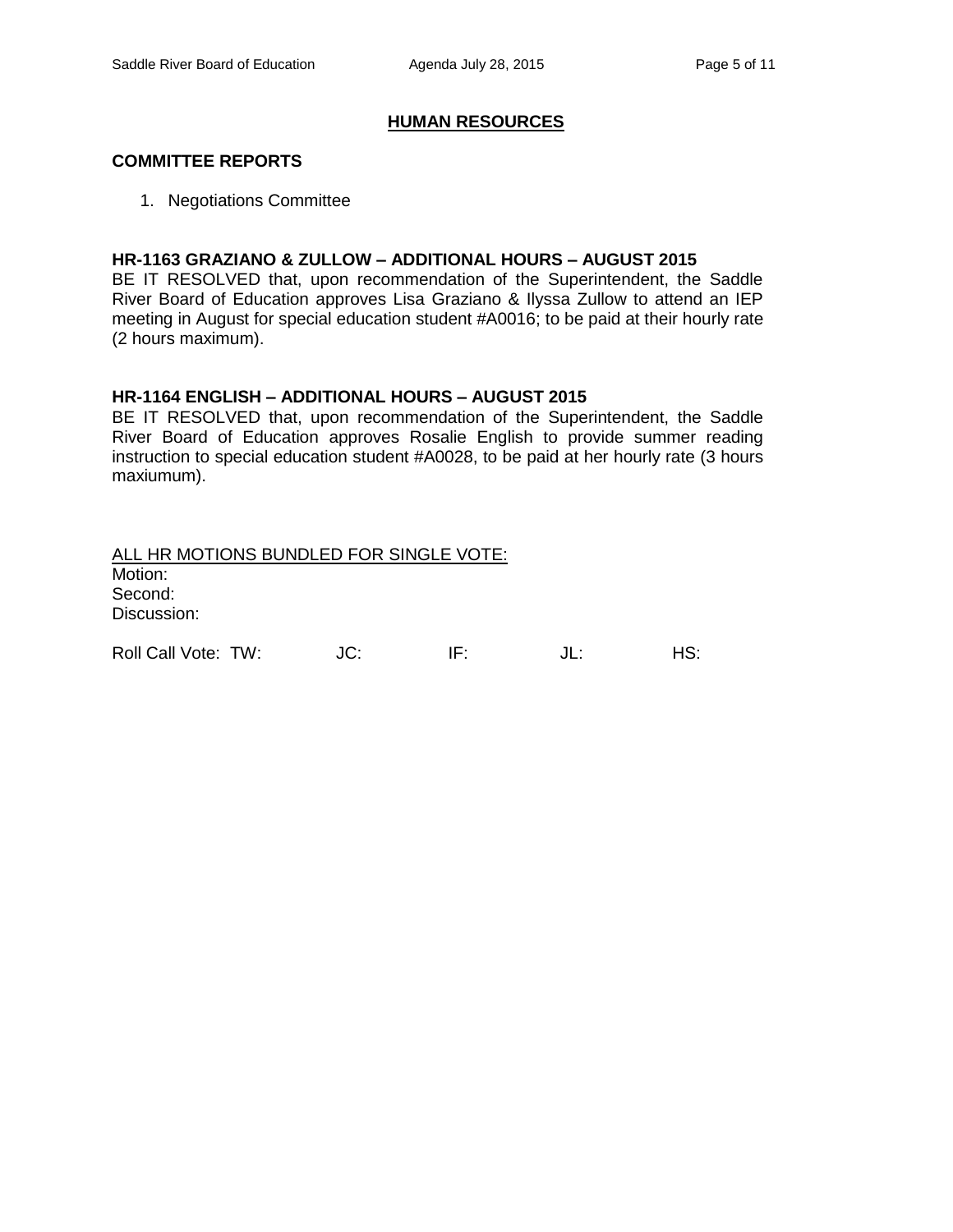# **EDUCATION**

### **COMMITTEE REPORTS**

- 1. Technology Committee
- 2. Curriculum Committee
- 3. Wandell School Recreation Committee
- 4. Health, Well-being, Safety and Transportation Committee

# **E-797 AGREEMENT AND RELEASE STUDENT A0017**

BE IT RESOLVED that the Saddle River Board of Education approves the agreement and release regarding student #A0017.

### **E-798 STUDENT TEACHER**

BE IT RESOLVED that the Saddle River Board of Education approves Tracey Wells to complete her student teaching at Wandell School from September 2015 through December 2015 as required by Bloomfield College.

### **E-799 MIDDLE LEVEL SCHOOL SOCCER PROGRAM**

BE IT RESOLVED that the Saddle River Board of Education approves the soccer program for the 2015-2016 school year at the middle school level as per the attached schedule, contingent upon sufficient participation of students and funding.

### **E-800 REVISED DISTRICT ENGLISH/LANGUAGE ARTS & MATH CURRICULA**

BE IT RESOLVED that the Saddle River Board of Education adopt and approve the preliminary revised District English/Language Arts & Math Curricula.

## **E-801 RESCIND RESOLUTION E-794**

BE IT RESOLVED, that the Saddle River Board of Education rescind the appointment of Jennifer Kechejian to provide summer academic support for student #A0017, at the Community School due to scheduling conflicts.

#### **E-802 SPECIAL EDUCATION – JEANINE PERLMAN**

BE IT RESOLVED, that the Saddle River Board of Education approves Jeanine Perlman to provide summer academic support for student #A0017 at the Fairlawn Library for 20 one-hour sessions at \$60 per hours, total not to exceed \$1,200.

#### **E-803 NJ COMMISION FOR THE BLIND & VISUALLY IMPAIRED**

BE IT RESOLVED, that the Saddle River Board of Education approves the NJ Commission for the Blind & Visually Impaired to provide Education Level I Services to special education student #A0029 at a cost of \$1,900 to be paid with IDEA funds.

# **E-804 TUITION 2015-2016 - SPECIAL EDUCATION**

BE IT RESOLVED, that the Saddle River Board of Education approves the payment of tuition for the 2015-2016 school year for special education students as follows:

| Banyon School     | Student A0016 | \$52,261.20 |
|-------------------|---------------|-------------|
| Eagle Hill School | Student A0017 | \$64,450.00 |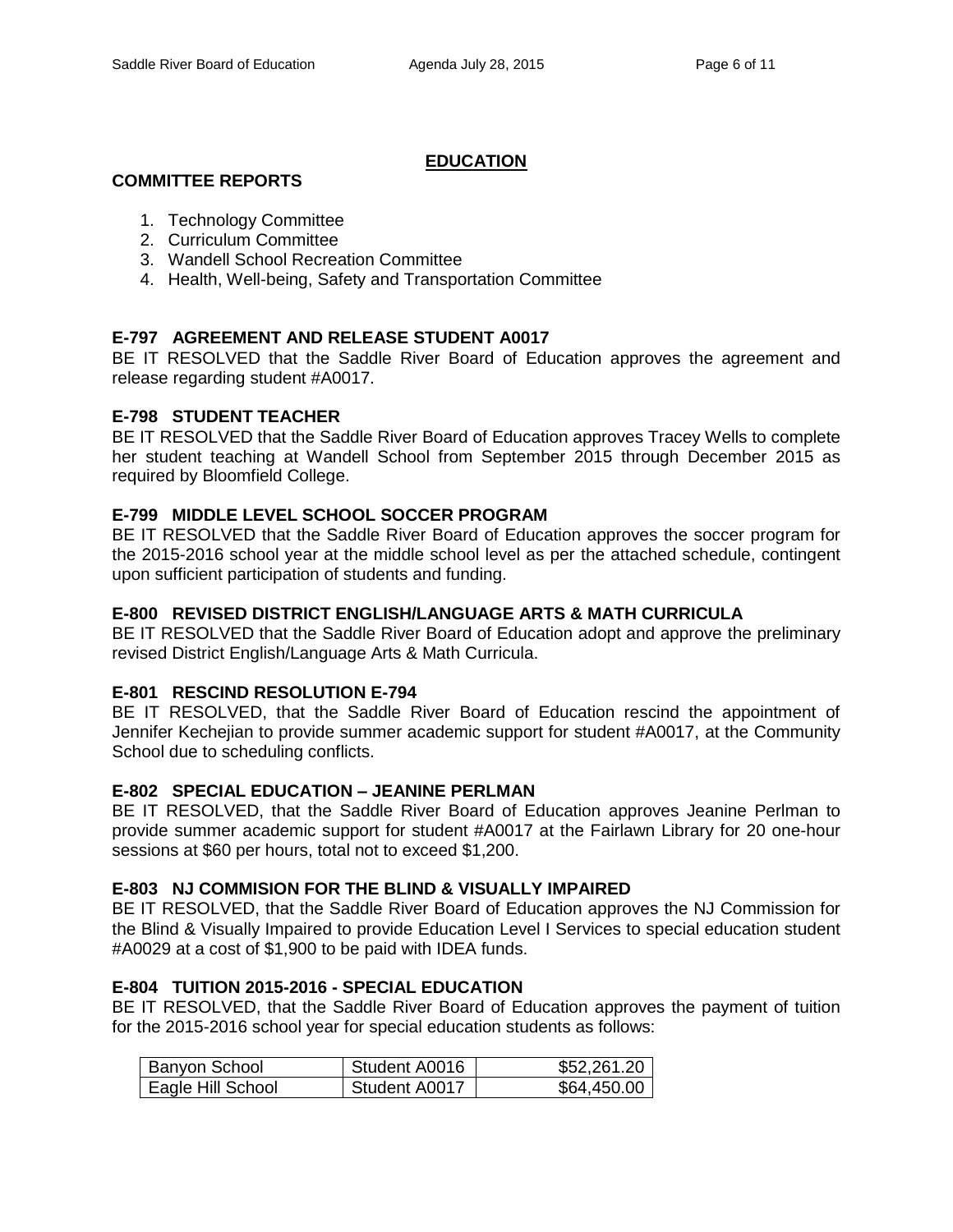# **E-805 PHYSICAL THERAPIST – ADDITIONAL FUNDING**

BE IT RESOLVED, that the Saddle River Board of Education approves additional funding in the amount of \$102 for physical therapist, Marilyn Jones retroactively for the month of June 2015.

ALL EDUCATION MOTIONS BUNDLED FOR SINGLE VOTE: Motion: Second: Discussion:

Roll Call Vote: TW: JC: IF: JL: HS: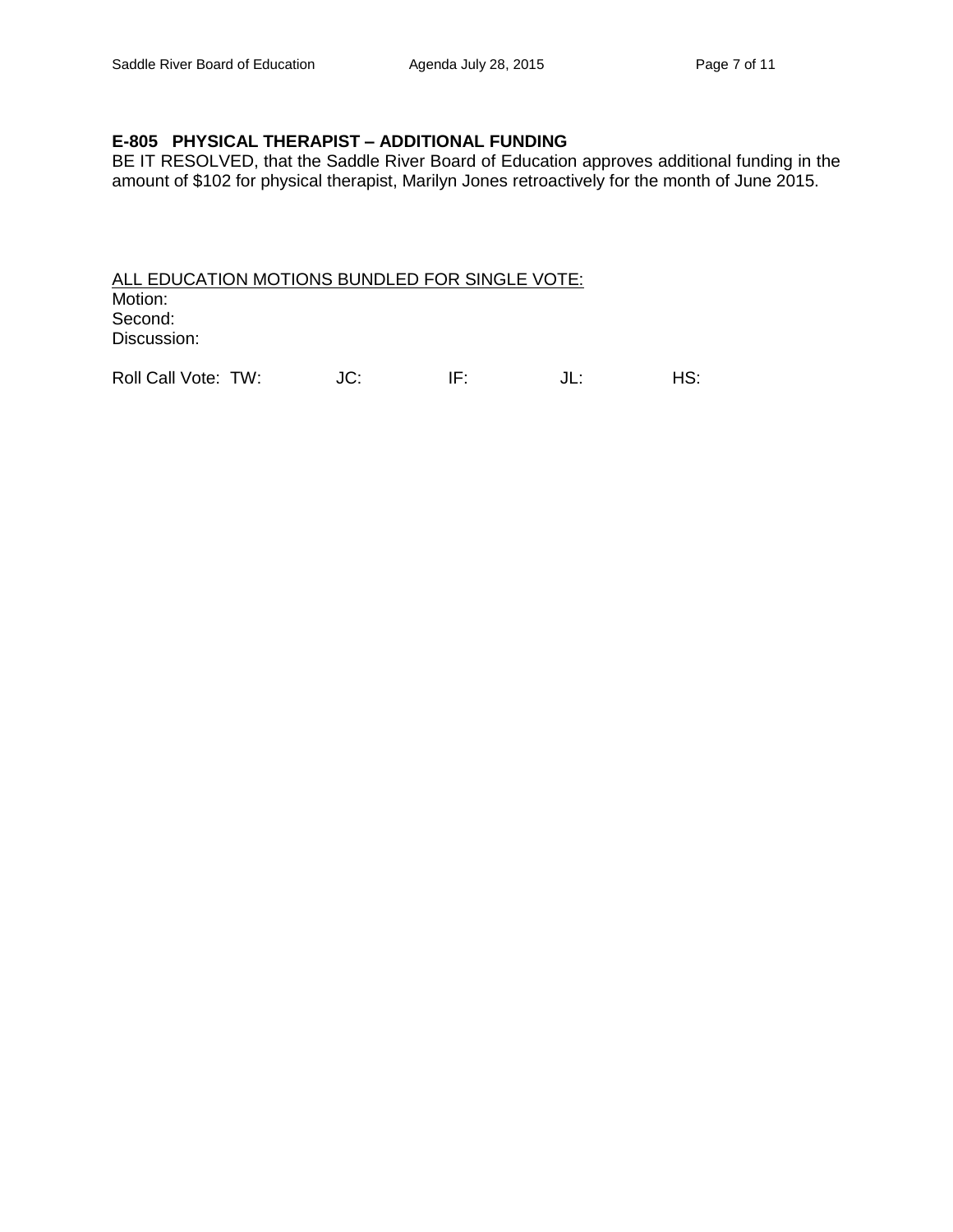### **FINANCE**

### **COMMITTEE REPORTS**

- 1. Finance/Budget Committee
- 2. Renovation Committee

# **F-2264 PAYMENT OF BILLS – JULY 2015**

BE IT RESOLVED that the payment of bills as per the attached July Bills and Claims lists be approved.

#### **F-2265 APPROPRIATION TRANSFERS – JUNE 2015**

BE IT RESOLVED that the attached appropriation transfers for the month of June 2015 be approved.

# **F-2266 LINE ITEM CERTIFICATION**

BE IT RESOLVED that in compliance with NJAC 6:20-2A-10(e) that the Board of Education certifies that no major account or fund has been over-expended and that as of this report, sufficient funds are available to meet the District's financial obligations for the remainder of the fiscal year.

#### **F-2267 BOARD SECRETARY REPORT – JUNE 2015**

BE IT RESOLVED that the attached Board Secretary Report for the month of June 2015 be approved.

### **F-2268 TREASURER REPORT – JUNE 2015**

BE IT RESOLVED that the attached Report of the Treasurer for the month of June 2015 be approved.

#### **F-2269 AGREEMENT–TREASURER'S & BOARD SECRETARY'S REPORTS – JUNE 2015**

BE IT RESOLVED that the Saddle River Board of Education states that the Report of the Treasurer of School Moneys and the Report of the Secretary of the Board of Education for the month of June 2015 are in agreement and on file in the Board Secretary's Office.

#### **F-2270 TRAVEL – DR. RONZITTI, MR. STOKES**

BE IT RESOLVED that the Saddle River Board of Education approves the following staff members travel:

| Who:   | Dr. William Ronzitti, Mr. Glenn Stokes                       |
|--------|--------------------------------------------------------------|
| What:  | Connecting PARCC & Instruction in the K-5 Classroom Workshop |
| Where: | Monroe Township, NJ                                          |
| When:  | August 17, 2015                                              |
| Costs: | Registration \$149 per person                                |
| Total: | \$298                                                        |
|        |                                                              |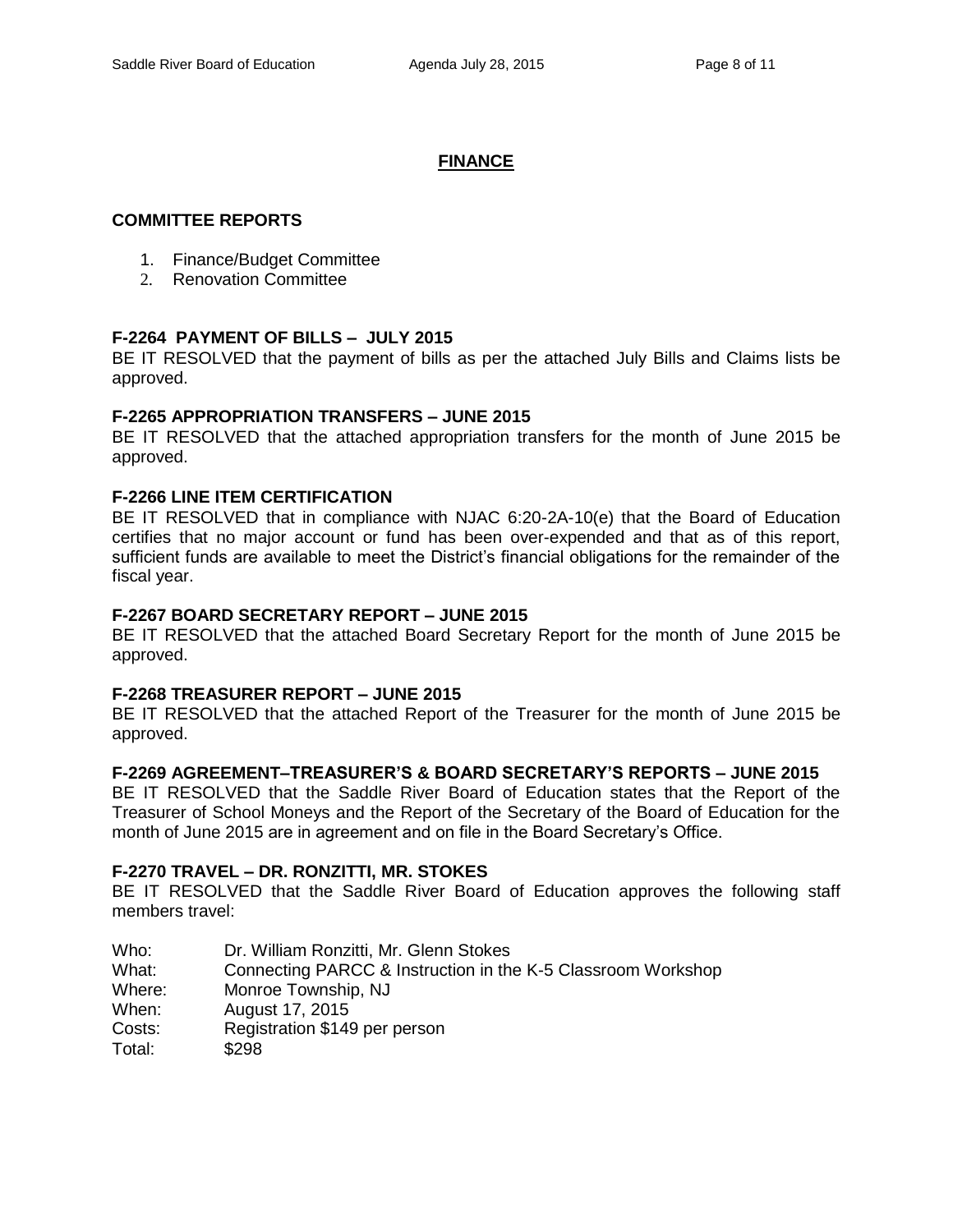| Who:   | Dr. William Ronzitti                                                |
|--------|---------------------------------------------------------------------|
| What:  | NJSBA 2015 Workshop                                                 |
| Where: | Atlantic City, NJ                                                   |
| When:  | October 27-29, 2015                                                 |
| Costs: | <b>Registration \$250</b>                                           |
|        | Lodging 2 nights @ \$94/night plus occupancy tax                    |
|        | Mileage & Tolls: \$125 (estimated)                                  |
|        | Meals and Incidental Expenses: \$165                                |
| Total: | \$750                                                               |
| Who:   | Mr. Glenn Stokes                                                    |
| What:  | Strong Effective Evaluation System Inter-Rater Reliability Training |
| Where: | Glen Rock, NJ                                                       |
| When:  | August 28, 2015                                                     |
| Costs: | Registration \$150                                                  |
| Total: | \$150                                                               |
|        |                                                                     |

# **F-2271 AWARD SADDLE RIVER SCHOOL DISTRICT PORTION OF EDUCATIONAL DATA SERVICES BID**

BE IT RESOLVED that the Saddle River Board of Education approves the award of the Saddle River School District's portion of the Educational Data Services, Inc. bid as per attached award letters.

# **F-2272 REVISED STIPULATION OF SETTLEMENT**

BE IT RESOLVED that the Saddle River Board of Education approves the revised Stipulation of Settlement**,** OAL DKT. NO. EDU 17178-13, AGENCY DKT. NO. 272-11/13. .

# **F-2273 CHANGE ORDER #1 – FRAMAN MECHANICAL**

BE IT RESOLVED that the Saddle River Board of Education approves change order #1 to the contract with Framan Mechanical for the addition of air conditioning in the IT room as follows: \$2,288,000,00 Original Contract Sum

\$ 12,074.15 Change Order

\$2,300,074.15 New Contract Sum

# **F-2274 TRANSFER FUNDS IN EXCESS OF 10%**

BE IT RESOLVED that the Saddle River Board of Education approves the following transfer of funds (in excess of 10%) due to the amount of legal costs accrued in the 2014-2015 school year, subject to approval by the Interim Executive County Superintendent:

From: Line 29180 Tuition - \$2,577

To: Line 45300 School Administration (Legal) +\$2,577

# **F-2275 SCHOOL NURSING STAFFING AGREEMENT - BAYADA**

BE IT RESOLVED to approve the continuation of the School Nursing Staffing Agreement with Bayada Home Health Care, Inc. to provide nursing services on an as needed basis for the 2015-2016 school year, at the contract indicated rate.

# **F-2276 SCHOOL NURSING STAFFING AGREEMENT – LIBERTY HEALTHCARE SERVICES**

BE IT RESOLVED to approve the continuation of the School Nursing Staffing Agreement with Liberty Healthcare Services to provide nursing services on an as needed basis for the 2015- 2016 school year, at the contract indicated rate.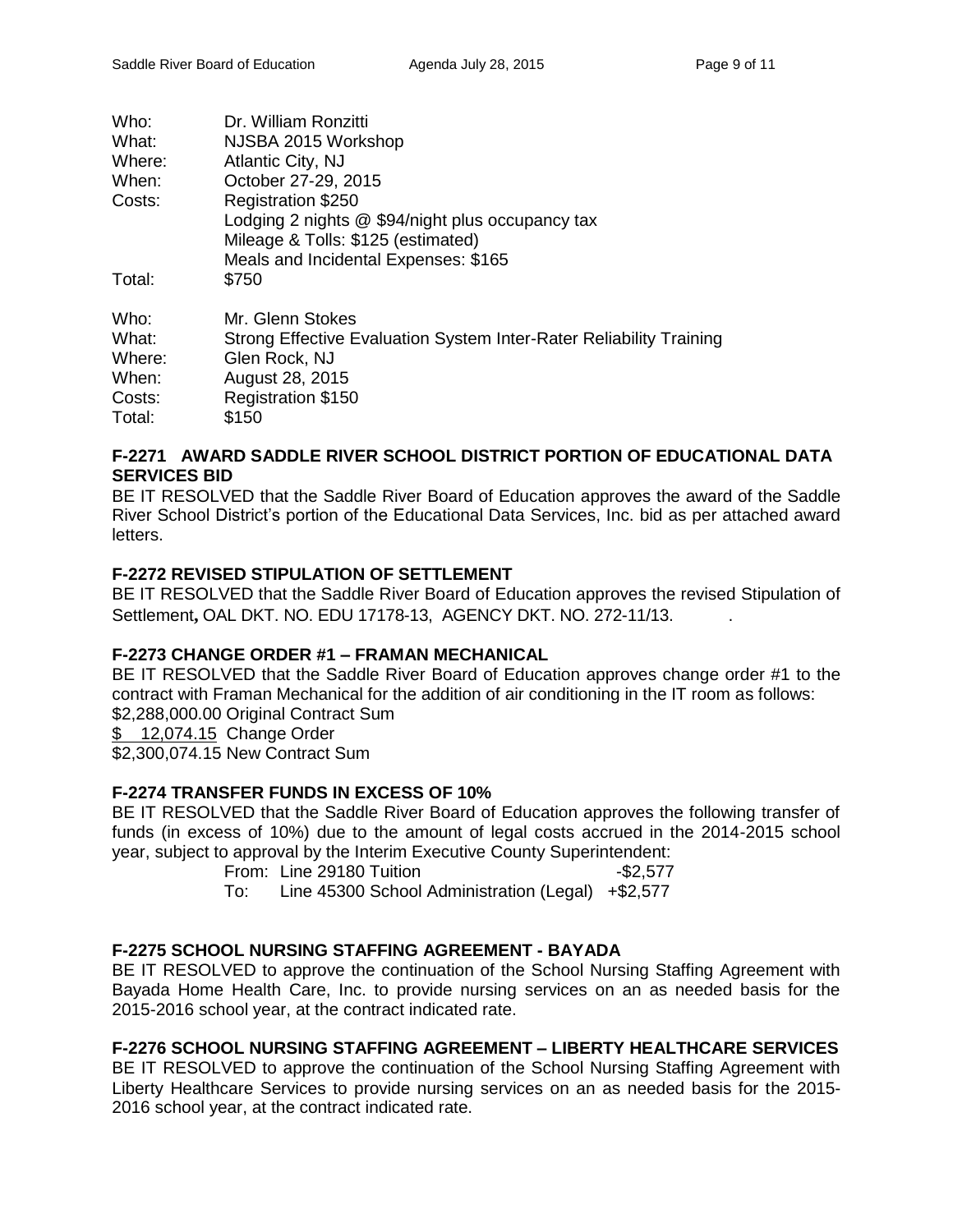# **F-2277 CURRICULAR CONSULTANTS**

BE IT RESOLVED to approve the following curricular consultants, to be paid at a rate of \$30 per hour, not to exceed a total of \$2,500 per person:

Michaela Harris – Social Studies Curriculum Beth Karl – Science Curriculum

# **F-2278 RENEWAL FOOD SERVICE MANAGEMENT CONTRACT 2015-2016**

BE IT RESOLVED that the Saddle River Board of Education approves the renewal of its Food Management Service Contact with Maschio's Food Services, Inc. for Wandell Food Service Operations for the period 9/1/15 to 6/30/16.

# **F-2279 BID THRESHOLD INCREASE**

WHEREAS, the Governor, in consultation with the State Treasurer and pursuant to N.J.S.A. 18A:18A-3 (b), on July 1, 2015 has increased the bid threshold amount for school districts whose purchasing agents do not possess a qualified purchasing agent (QPA) certificate, from \$26,000 to \$29,000,

WHEREAS, the Saddle River Board of Education would like to take advantage of the maximum statutory bid threshold amount of \$29,000 for school districts who do not have a qualified purchasing agent;

NOW, THEREFORE BE IT RESOLVED that the Saddle River Board of Education, establishes and sets the bid threshold amount of \$29,000 for the board of education, and further authorizes Donna Logan, School Business Administrator/Board Secretary to award contracts, in full accordance with N.J.S.A. 18A:18A-3 (a), for those purchases that do not exceed in the aggregate the newly established bid threshold amount.

# **F-2280 MAXIMUM TRAVEL & EXPENSE REIMBURSEMENT FOR THE 2015-2016 SCHOOL YEAR**

WHEREAS, Saddle River School District policy and NJAC 6A:23B-1.2 (b) provides that the Board of Education shall establish in the annual school budget a maximum expenditure amount that may be allotted for such travel and expense reimbursement for 2015-2016 school year.

NOW, THEREFORE BE IT RESOLVED that the Saddle River Board of Education hereby establishes the school district travel maximum for the 2015-2016 school year at the sum of \$10,000 and

BE IT FURTHER RESOLVED that the School Business Administrator shall track and record these costs to insure that the maximum amount is not exceeded.

# **F-2281 AMENDMENT TO FLEXIBLE BENEFITS PLAN**

BE IT RESOLVED, that the attached Amendment to the Saddle River Board of Education Flexible Benefits Plan (the Amendment) is hereby approved and adopted, and that an authorized representative of the Employer is hereby authorized and directed to execute and deliver to the Administrator of the Plan one or more counterparts of the amendment.